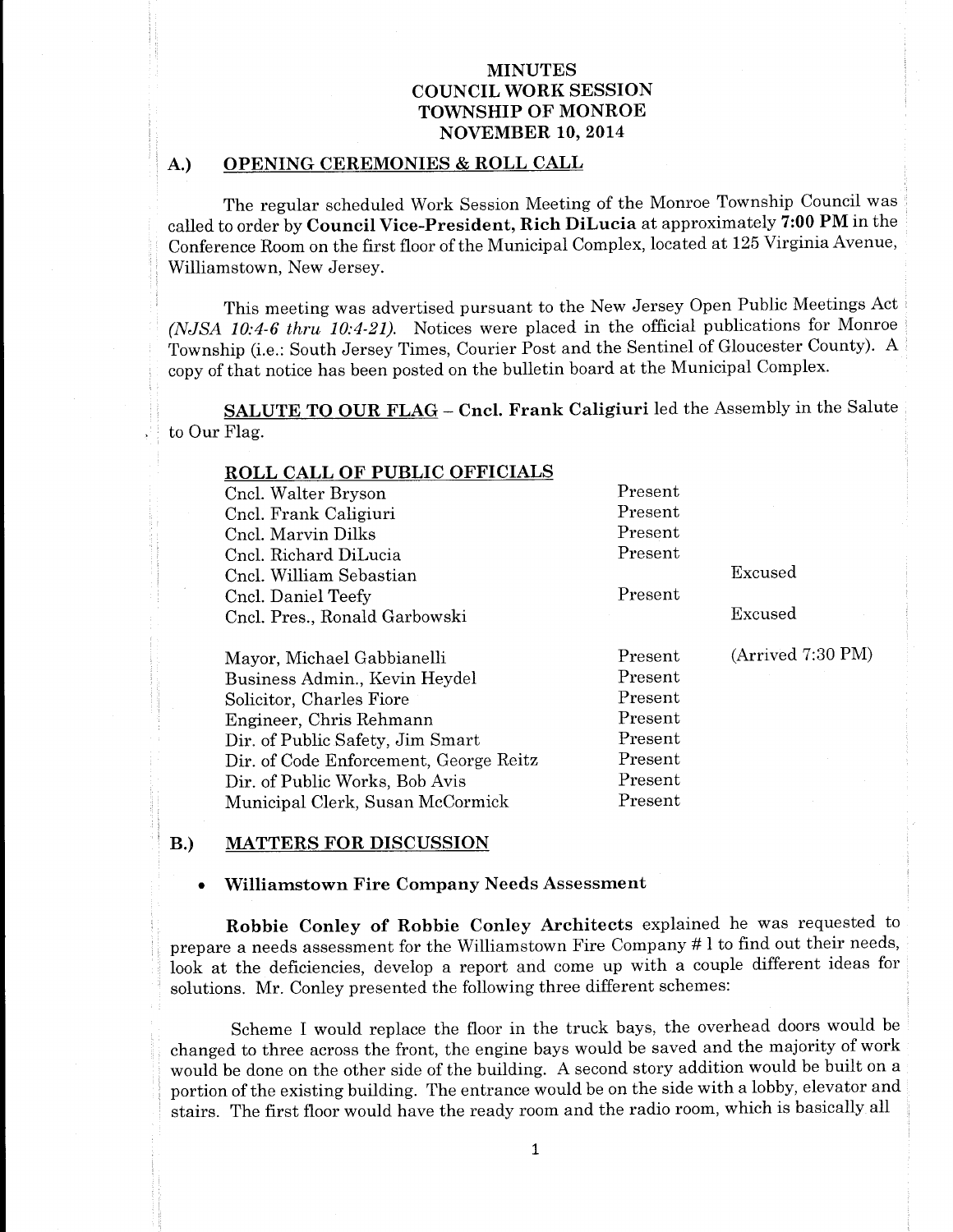### B.) MATTERS FOR DISCUSSION (cont'd)

the operations. The second floor would include bunk rooms, lockers and showers, a training room, kitchen area and administrative office space. He explained he has to figure out how to tie the existing roof in so water would not be running down the wall and it may be possible to install a cricket there but the worst case scenario is the roof would have to come off and turned the other way. That is something that can be discussed further down the line if there is enough money in the budget to do that. The project cost for <sup>a</sup> two story addition would be approximately \$2.489 to \$2.5 million and that includes the full cost of demolition and renovation. This design meets the minimum needs and is not much more than they currently have.

Scheme II is <sup>a</sup> three story addition that will meet more of their needs. It gives them a larger training room, more office space, storage for their archives and files, the bunk room and kitchen remains on the first floor and the engine bays are the same on both designs. The cost for this design is \$3.2 million.

Option III is <sup>a</sup> brand new building and that cost would be approximately \$3. <sup>6</sup> million and that would include demolition of the existing building and building the new building. The problem with that is and what is not included in the budget for a new building would be temporary facilities to house the equipment while the new building is being constructed.

Mr. Conley noted during this study he was surprised when he found the cost between the renovations of \$3.2 million and building an entire new building for \$3.6 million.

Cncl. Bryson noted initially Council was under the impression they would get some number to make repairs to both buildings until we found out that the Cecil building is really in bad shape and now this presentation is all about additions to Williamstown Fire Company building. Mr. Conley noted he was under the impression that he was supposed to do the same thing that he did for Cecil, which was the needs assessment and the deficiencies to come up with solutions to meet their needs and to rectify their deficiencies; not just to do repairs. Cncl. Bryson noted the repairs were to include the roof work and the repair of the floor and that was pretty much it. He felt instead of putting on <sup>a</sup> second and third floor for <sup>a</sup> training room the fire company could use <sup>a</sup> portion of the Library for that. He added he is trying to save taxpayers money and the cost of these two proposals is almost six million dollars, which is quite a bit of money when we couldn't even finance \$500,000.00 without causing a burden on the taxpayers.

Mr. Conley distributed his report, which included the needs assessment and deficiencies and noted he would be happy to provide a price on the repairs if he could get a<br>list of what needs to be repaired because that is not what he looked at. Business list of what needs to be repaired because that is not what he looked at. Administrator, Kevin Heydel advised that fire department would have to provide that. The purpose of this was to do a needs analysis because the fire department came and said the building is insufficient for their needs so we did the same thing for Williamstown Fire Department as we did for Cecil. Mr. Heydel questioned what the estimate was on the first proposal. Mr. Conley advised it was \$2.489 - \$2.5 and that included the cost of the building, the cost to renovate, redoing the shell, the roof, the demolition, some minor site work,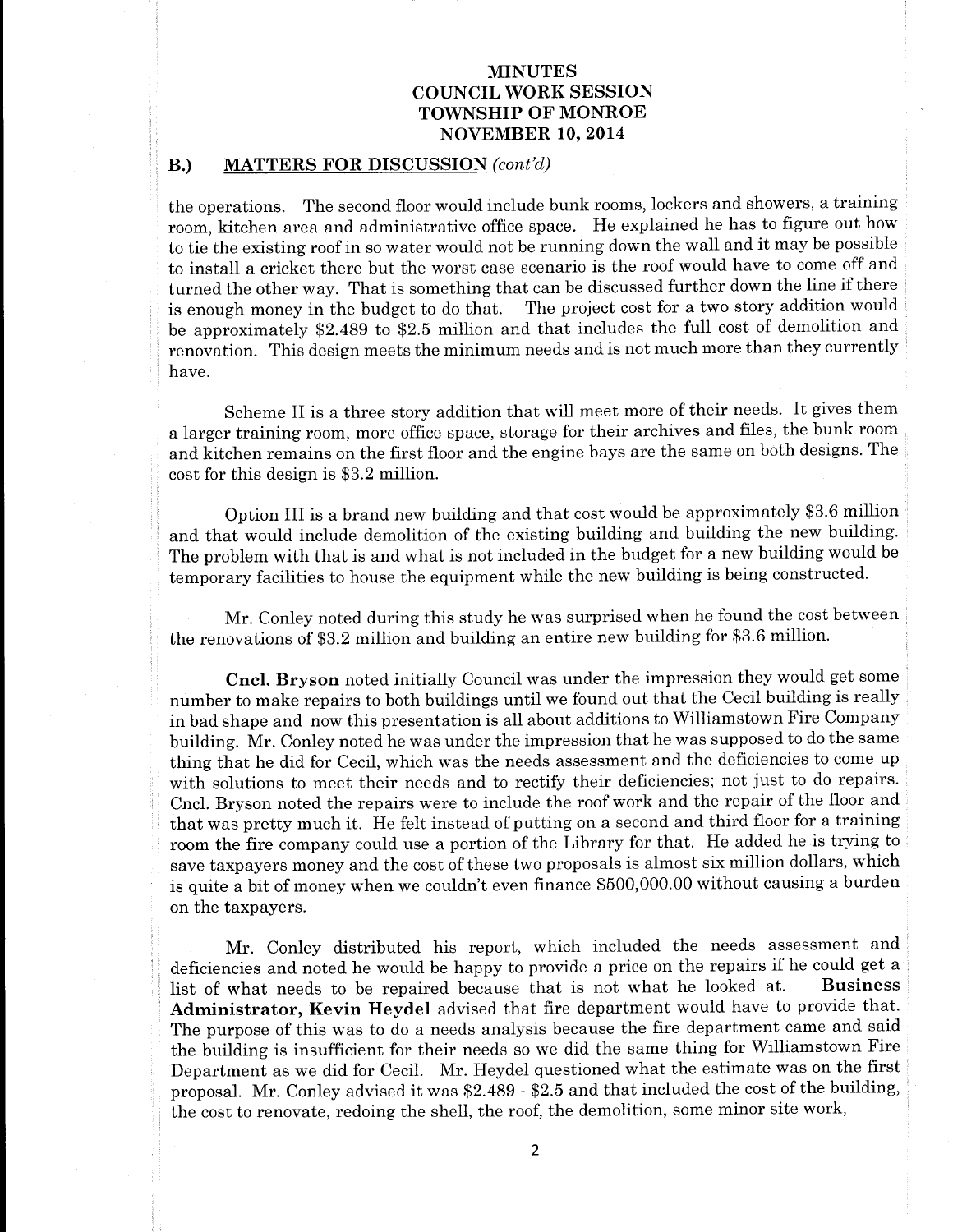### B.) MATTERS FOR DISCUSSION (cont'd)

professional fees, legal reproduction and 10% contingency. Basically the numbers given are a projected cost and the numbers are based on the cost a year or two down the road, not the cost today. He explained this renovation would be in the same footprint or close to the same and then the second story would be added. The second option would include a third floor and steel would be run up through the existing shell of the building to carry the weight of the additional floors. That may also need to be done on the first option but that cost would be a lot less for one story than it would be to run it for two and that cost is included in the estimates. Mr. Conley explained at this point he looks at worst case scenarios to ensure the township would have enough money if it goes out for bond, as he would rather not spend the whole bond than try to go out for additional money. Council questioned what the difference in price would be if the building did not need the bearing walls. Mr. Conley explained something will need to be done with the outside walls because when the building was constructed there was not the seismic requirements of today. Now, all fire houses and emergency services buildings need to meet certain seismic requirements so no matter what, the outside walls will need to be beefed up. It just depends on whether the money will be spent within that wall to carry the second floor or whether steel will be run up to carry the second floor by itself and he felt it may be <sup>a</sup> good idea to size the steel so that it could carry <sup>a</sup> third floor in the future.

## C.) PUBLIC PORTION

Cncl. Dilks made a motion to open the Public Portion. The motion was seconded by Cncl. Bryson and unanimously approved by all members of Council in attendance.

Lisa Marrero was in attendance to request that a property owned by her mother, Ethel Marrero located at 160 Ettore Drive (Block 2003 Lot 30) be removed from the properties scheduled for tax sale on November 17th. She explained the taxes got behind due to her mother having problems handling her finances. Ms. Marrero explained it is not because her mother does not have the money, it's just that she has not handled it correctly. Ms. Marrero noted she has now taken over those finances and would like to request the property be removed from the tax sale and a nayment plan be set up for the delinquent taxes. She felt removed from the tax sale and a payment plan be set up for the delinquent taxes. that everything can be repaid, it is just <sup>a</sup> matter of management. Ms. Marrero apologized for being in this situation and noted she recently found out about this or would have taken action sooner. Cncl. DiLucia questioned whether the money was available to pay off the entire amount of taxes owed. Ms. Marrero explained she would like to set up a payment plan. Her mother'<sup>s</sup> Social Security check of approximately \$800.00 was always supposed to be designated to pay her taxes to keep her current and pay the arrearages. Cncl. DiLucia questioned how much is owed in taxes. Ms. Marrero noted \$5, 200.00 for 2013 and about the same for this year. This is <sup>a</sup> high amount but she does have the capability to pay it. Cncl. DiLucia questioned since she is a senior citizen did she ever apply for the Senior Citizen Rebate Program for people under <sup>a</sup> certain income. Ms. Marrero noted when she found out about this problem she tried to find out if there were any programs to assist her mother but she may not qualify because of her payment history. Cncl. DiLucia questioned whether Mr. Heydel knew exactly what amount of taxes were owed. Mr. Heydel indicated he did not he just knew that Ms. Marrero was coming to this meeting to speak to Council about the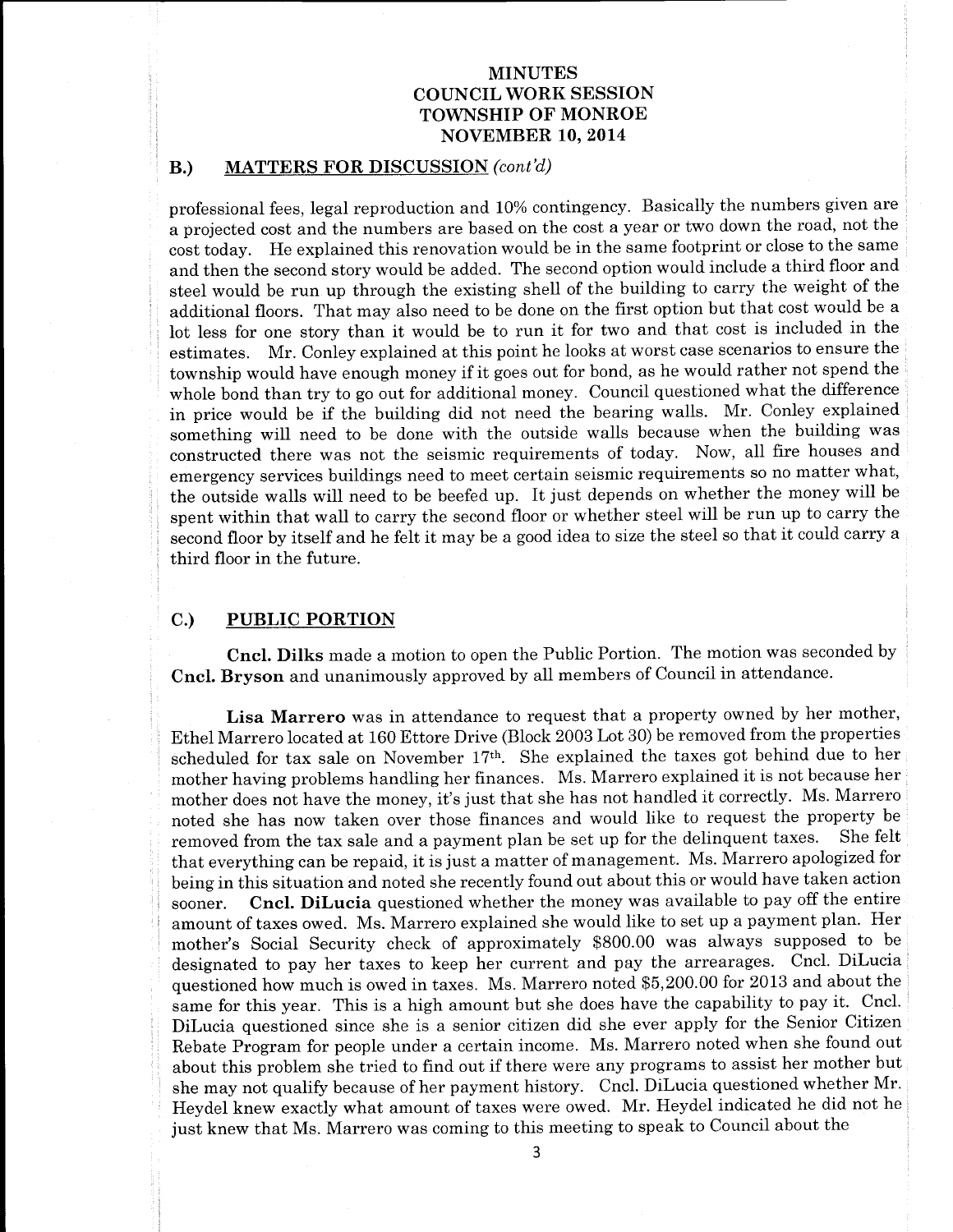### C.) PUBLIC PORTION (cont'd)

problem. Cncl. DiLucia questioned whether Ms. Marrero knew that this would be a four year payment plan. Ms. Marrero stated she was told it would be five years, but felt her mother could have it paid in four. Cncl. Teefy noted the property should be removed from the tax sale now and then at the next meeting the agreement could be presented to Council.

Cncl. Bryson made <sup>a</sup> motion to remove Block 2003, Lot 30 from the tax sale scheduled for November 17, 2014. The motion was seconded by Cncl. Caligiuri and unanimously approved by all members of council in attendance.

Ms. Marrero extended her appreciation to Council for removing the property from the tax sale and indicated she would meet with the tax collector to arrange a payment plan.

Carol Stevenson, 921 Lois Drive noted she is very happy that the first portion of the West Lois Drive drainage project is completed and just landscaping is left to be done. She felt what was done in her area will help with the drainage but it will not help East Lois and Lois where they intersect because during the last storm that area clogged up. She felt the basin is still needed and requested money be included in the <sup>2015</sup> budget for that. Mrs. Stevenson spoke of being concerned after listening to the last meeting that a rescue truck would be purchased but the mayor informed her tonight that was not going through and she was happy about that. She noted the town needs to get back to serving the people with necessity things such as trash and leave pickup. Bulk trash and leaves were previously picked up the day after the weekly trash day but that was changed to every two weeks and the fourth week. People do not abide by that and when you drive through town you see mattresses, chairs and other debris all over the sidewalks. Mrs. Stevenson noted she knows men who retired from the Public Works Department were not replaced causing that department to be short on manpower and she is hoping the new council will address that issue to build up that department. Every year her daughter, who lives on <sup>a</sup> court in Newbury Farms must call for leaf pick-up because her court is missed and the reason they give for missing that area is because they don't have the manpower. She noted the Public Works missing that area is because they don't have the manpower. Department does not have manpower but yet new equipment is always being bought and we have the best fire trucks and ambulances, which are needed, but do we really have to have the best when we don't get necessities such as trash pick-up. She added the Road Department does a good job and snow removal is great but some of that is contracted out. Council advised snow removal is not contracted out it is done by the Public Works Department. Mrs. Stevenson spoke of going to the Pfeiffer Center to donate clothing and saw how that building is the same as it was thirty years ago when her Brownie Troup met there. She added there again we can get new trucks and equipment but we can't spruce up that building for the seniors. She felt we need to step back and service the town, not have all this glorified equipment. Mrs. Stevenson also questioned when a sign that included official's names and the grant used for the Lois Drive project would be removed from the easement between her and her neighbor'<sup>s</sup> properties. Mr. Heydel advised the County put up that sign to comply with the CDBG Program requirement for the funding. He didn't know how long it would be there but advised he would find out.

With no one else wishing to speak Cncl. Teefy made a motion to close the Public Portion. The motion was seconded by Cncl. Bryson and unanimously approved by all members of Council in attendance.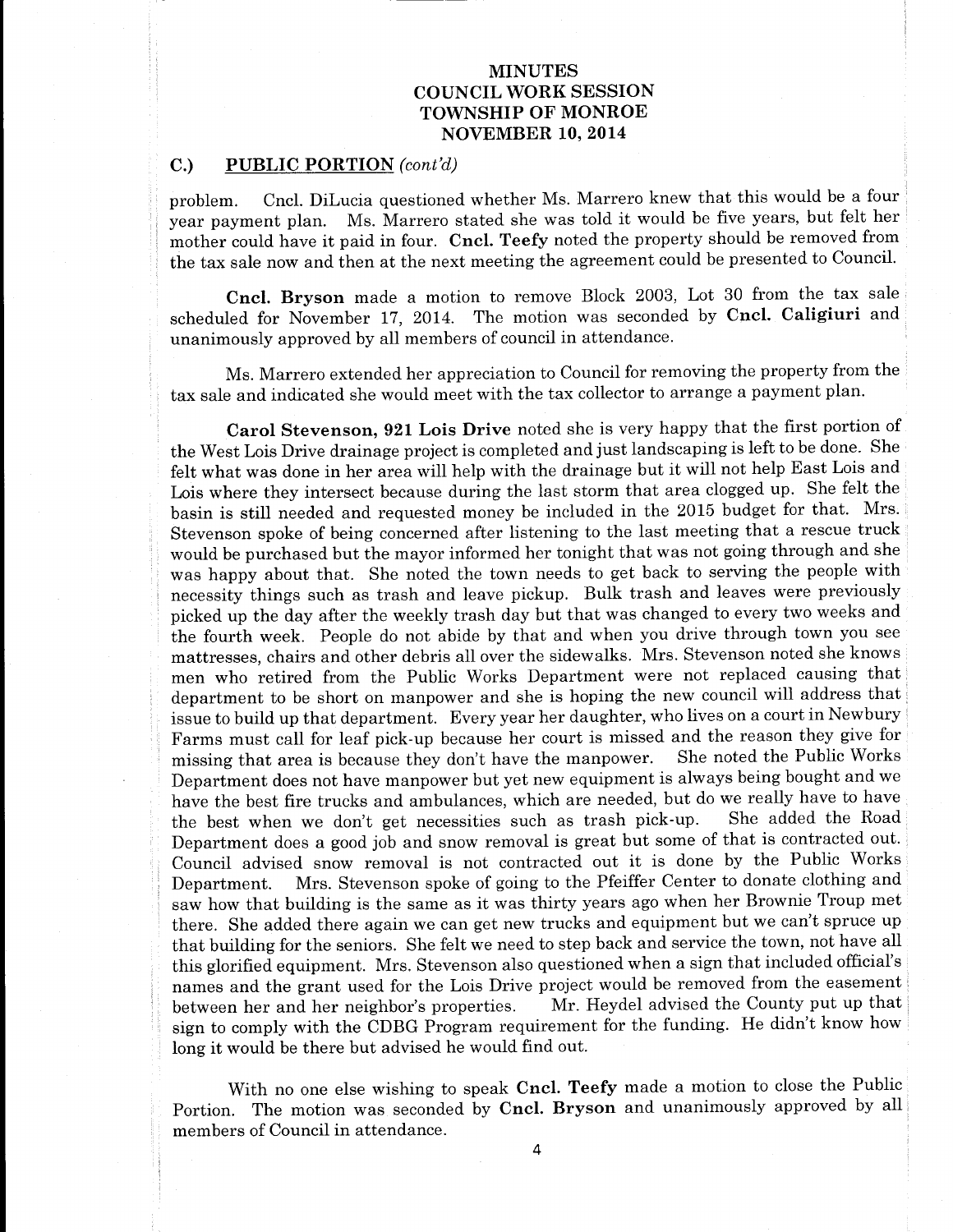#### D.) NEW BUSINESS

Cncl. Bryson noted there is an issue coming before the Zoning Board of Adjustment. Solicitor Fiore interrupted Cncl. Bryson and questioned whether everyone received his email, which stated no one should comment on this issue because of the fact that it is <sup>a</sup> use variance and if it is denied, or approved that decision can be appealed and that appeal goes before the township council. Council should not comment or discuss this matter formally or informally because you may preclude yourself from voting in the future if you comment about it.

Cncl. Bryson corrected his comment; noting it was the Planning Board, not the Zoning Board that sent notice that a public hearing would be held to hear an appeal for a variance from Blaze Mill Development Group LLC. Cncl. Bryson expressed concern that the variance included just about everything in the agreement between Council, Blaze Mill, the court system and COAH. We decided how we wanted the development built, the size and how far back the townhouses would go, what would go on the corner, the amount of square feet to be used for commercial and now they included almost every one of those items that were included in the agreement approved by Council, the judge and COAH in their application for a variance. Cncl. Bryson suggested Council make a recommendation to the Planning Board that they not accept this variance application because of that agreement<br>signed by the township with this COAH provider. Solicitor Fiore noted he has not seen signed by the township with this COAH provider. their application but as he understands it they are asking for a variance to decrease the size of commercial from 15 acres to 13.9. The agreement is for 130,000 square feet of retail and 13. <sup>9</sup> acres can still yield 130, 000 square feet of commercial space. The number of units have not changed and they are still listing <sup>a</sup> <sup>15</sup> foot buffer. Mr. Fiore noted Council can individually attend the meeting and speak during the public portion or can send <sup>a</sup> letter if they can't make the meeting. It is highly unusual and he would not recommend that Council send a recommendation formally to the Planning Board who is aware of what the agreement says. They will have to vote in good conscious on whether or not it is in violation of the agreement. The entire matter was always contingent upon Planning Board approval with certain conditions that were in the original court settlement agreement. Their presentation is going to deal with the issue that the 13. 9 acres is still going to yield the 130, 000 square feet of retail, they will still have the fifteen acre buffer between Hunter Woods and the project. Other than that he was unaware of any other variances they were asking for. Cncl. Caligiuri questioned whether they were asking for any more residential. Mr. Fiore replied no, it is the same number of units and the same square footage of commercial it is just decreasing the acres to 13.9. They do want to move some of it around but they are still maintaining the fifteen acre buffer and they want to tie in the bike path. Mr. Fiore suggested that Cncl. Bryson go to the Planning Board office to look at their plan. Cncl. Bryson explained the way he is looking at it is that Council expended a lot of money in legal fees, time in<br>meetings and other things only to have the same things appear again. Mr. Fiore noted we meetings and other things only to have the same things appear again. did spend a lot of money but we have to also remember that we received approval from the COAH Plan, we received accolades from the court that our COAH Plan was great and as a matter of fact we ended up getting bonus units for the next round if it is ever verified by the court. Cncl. Bryson noted he will appear if he can and if he can't he'll write <sup>a</sup> letter. Solicitor Fiore noted the Planning Board will review this and may not approve it if they feel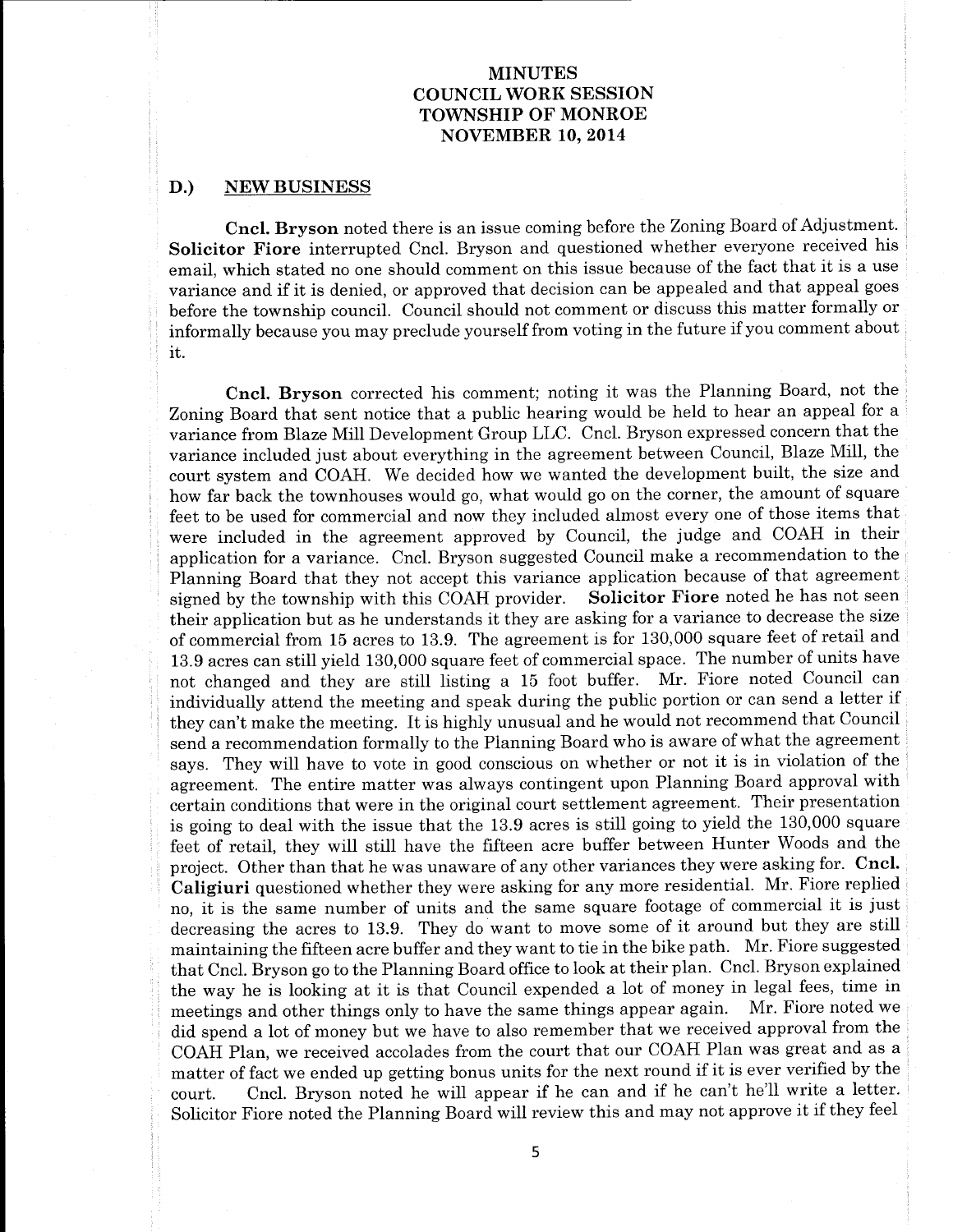### D.) NEW BUSINESS cont'd

it is not <sup>a</sup> viable option or alternative. Mr. Fiore added they are also asking for an exception or a waiver from the parking requirements as set forth in the New Jersey Residential Site Improvement Standards Act. He noted he cannot comment on behalf of the Planning Board but we are still receiving <sup>a</sup> lot of complaints about Amberleigh, which was built according to the RSI and this is asking for <sup>a</sup> waiver or exception to that. He cautioned that Planning Board members should be mindful of that. Mayor Gabbianelli noted the Planning Board does try to use their heads and that is why last week he vetoed an Ordinance the board was<br>not in favor of He added the Board is not a political board. Mr. Fiore explained that if the not in favor of. He added the Board is not a political board. Mr. Fiore explained that if the agreement needs to be modified it would have to come back to Council. Cncl. Teefy agreement needs to be modified it would have to come back to Council. noted the settlement was done, it was signed off so it is done. Mr. Fiore noted it was <sup>a</sup> court order and it is coming under the jurisdiction of the Planning Board through their attorney whether they feel that it can be modified. He added Leonard Schwartz was involved in the process and they did have to get the approval of the board. Cncl. DiLucia noted they have the legal right to go before the Planning Board and if the Board agrees to some of the modifications Council can still stand on the agreement and say they had no right to ask for a<br>variance because there is a legal settlement that involved COAH. Mr. Fiore advised the variance because there is a legal settlement that involved COAH. applicants can go before the Planning Board who will then be confronted with that issue. Cncl. DiLucia noted let it go before the Planning Board and hopefully they will do what we think is the right thing and if they don't and it comes back to Council we can deal with it then. Mr. Fiore added who knows it may be <sup>a</sup> better plan or better layout than the concept plan that was first presented.

Cncl. Caligiuri noted the Open Space Advisory Board asked him as their liaison to bring before Council two issues, one if Council could respond to the recommendations the Open Space Advisory Board presented to Council last year and also if Council would give them some direction as to what we think they should be doing with their time moving forward. Cncl. DiLucia questioned whether the Clerk had a copy of those recommendations and if so would she distribute them to Council prior to the next Council meeting. The Clerk indicated she would do that. Mr. Rehmann added if there are any recommendations for purchasing he might be able to find some funding. Mayor Gabbianelli noted remember not to go into <sup>a</sup> partnership with the County because the ground will be worthless; all it will be is open space, we would never be able to build <sup>a</sup> park or any recreation facilities on it.

#### E.) OLD BUSINESS- None

#### F.) COMMITTEE REPORTS

Cncl. Bryson reported the Historical Society is planning to have another British Car Show and tea garden this year during the second week in May and would also like to include this year a craft fair to bring some attention to Main Street. Development Committee has decided to put up some banners along Main Street so the ones in front of the Ireland Hofer House which are smaller will be replaced.

### G.) QUESTIONS REGARDING RESOLUTIONS SCHEDULED - 11/10/14